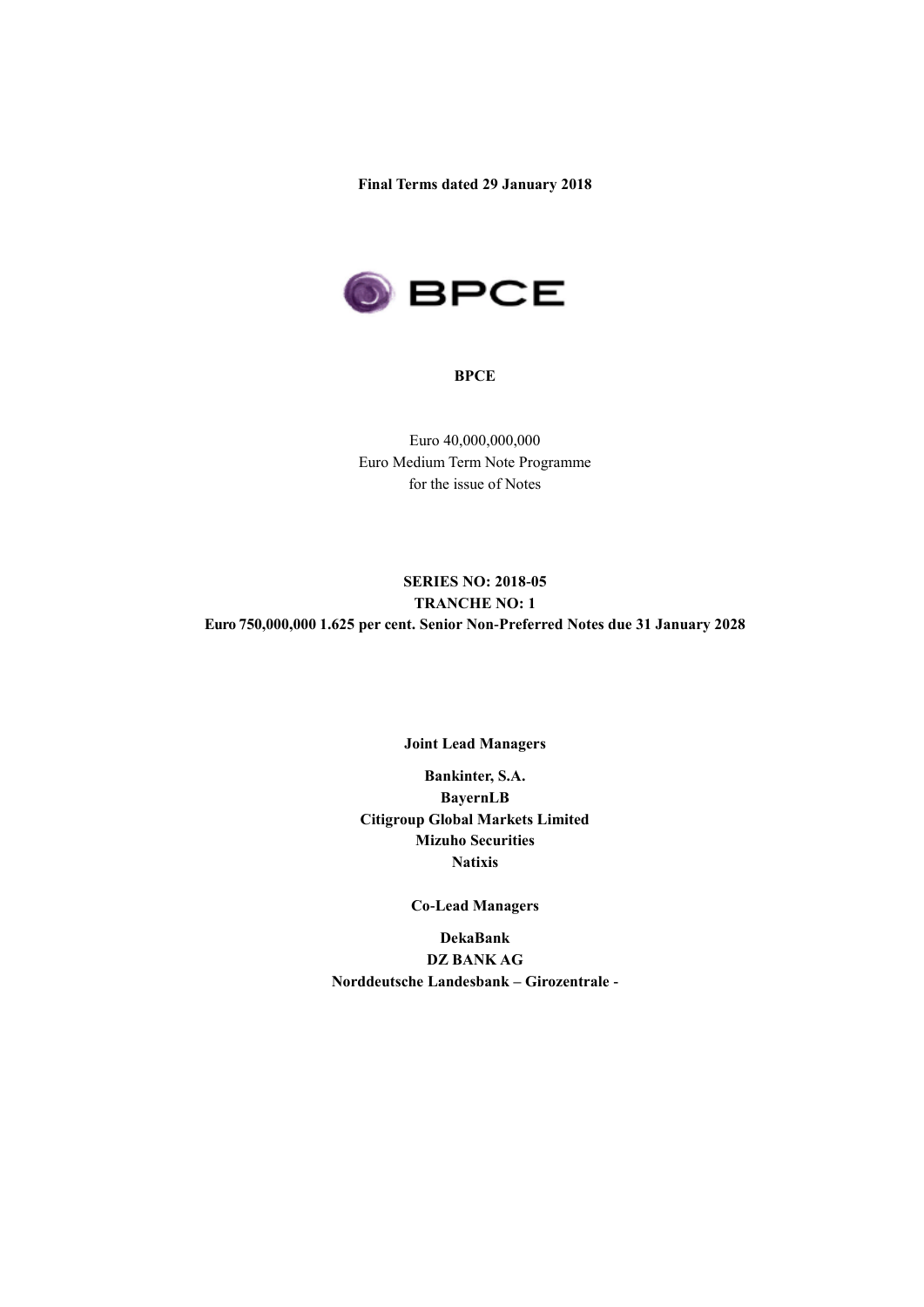#### **MIFID II PRODUCT GOVERNANCE / PROFESSIONAL INVESTORS AND ECPS ONLY TARGET**

**MARKET** – Solely for the purposes of each manufacturer's product approval process, the target market assessment in respect of the Notes has led to the conclusion that, in relation to the type of clients criterion only: (i) the type of clients to whom the Notes are targeted is eligible counterparties and professional clients only, each as defined in Directive 2014/65/EU (as amended, "**MiFID II**"); and (ii) all channels for distribution of the Notes to eligible counterparties and professional clients are appropriate. Any person subsequently offering, selling or recommending the Notes (a "**distributor**") should take into consideration the manufacturers' type of clients assessment; however, a distributor subject to MiFID II is responsible for undertaking its own target market assessment in respect of the Notes (by either adopting or refining the manufacturers' type of clients assessment) and determining appropriate distribution channels.

#### **PART A – CONTRACTUAL TERMS**

Terms used herein shall be deemed to be defined as such for the purposes of the Conditions (the "**Conditions**") set forth in the base prospectus dated 1 December 2017 which received visa n°17-625 from the *Autorité des marchés financiers* (the "**AMF**") on 1 December 2017 (the "**Base Prospectus**") and the supplement to the Base Prospectus dated 24 January 2018 which received visa n°18-024 from the AMF (the "**Supplement**"), which together constitute a base prospectus for the purposes of the Prospectus Directive.

This document constitutes the Final Terms of the Notes described herein for the purposes of Article 5.4 of the Prospectus Directive and must be read in conjunction with such Base Prospectus as so supplemented. Full information on the Issuer and the offer of the Notes is only available on the basis of the combination of these Final Terms and the Base Prospectus as so supplemented. The Base Prospectus and the Supplement are available for viewing at the office of the Fiscal Agent or each of the Paying Agents and on the website of the AMF (www.amf-france.org) and copies may be obtained from BPCE, 50 avenue Pierre Mendès-France, 75013 Paris, France.

| 1 | Issuer:                                    | <b>BPCE</b>                                                         |
|---|--------------------------------------------|---------------------------------------------------------------------|
| 2 | Series Number:<br>(i)                      | 2018-05                                                             |
|   | Tranche Number:<br>(ii)                    | 1                                                                   |
| 3 | Specified Currency or Currencies:          | Euro                                                                |
| 4 | Aggregate Nominal Amount:                  |                                                                     |
|   | Series:<br>(i)                             | Euro 750,000,000                                                    |
|   | Tranche:<br>(ii)                           | Euro 750,000,000                                                    |
|   |                                            |                                                                     |
| 5 | Issue Price:                               | 99.899 per cent. of the Aggregate Nominal<br>Amount                 |
| 6 | Specified Denomination:                    | Euro 100,000                                                        |
| 7 | Issue Date:<br>(i)                         | 31 January 2018                                                     |
|   | <b>Interest Commencement Date:</b><br>(ii) | <b>Issue Date</b>                                                   |
| 8 | Interest Basis:                            | 1.625 per cent. Fixed Rate<br>(further particulars specified below) |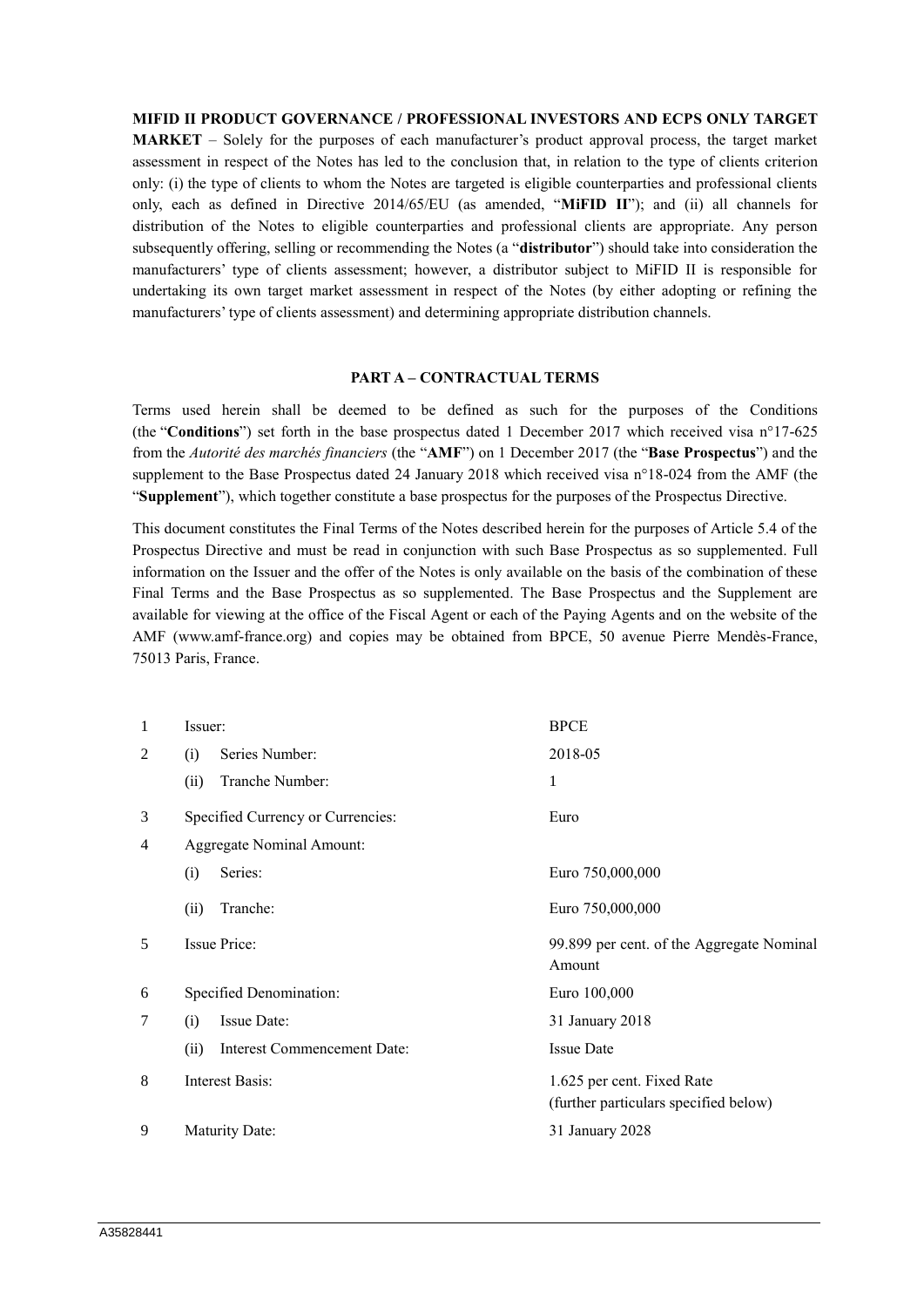| 10 | <b>Redemption Basis:</b> |                                                    | Subject to any purchase and cancellation        |
|----|--------------------------|----------------------------------------------------|-------------------------------------------------|
|    |                          |                                                    | or early redemption, the Notes will be          |
|    |                          |                                                    | redeemed on the Maturity Date at                |
|    |                          |                                                    | 100 per cent. of their nominal amount           |
| 11 |                          | Change of Interest Basis:                          | Not Applicable                                  |
| 12 |                          | Put/Call Options:                                  | Not Applicable                                  |
| 13 | (i)                      | Status of the Notes:                               | Senior Non-Preferred Notes                      |
|    | (11)                     | Dates of the corporate authorisations for issuance | Decision of the <i>Directoire</i> of the Issuer |
|    |                          | of Notes obtained:                                 | dated 18 April 2017 and decision of             |
|    |                          |                                                    | Mr. Jean-Philippe Berthaut, Head of Group       |

Funding, dated 22 January 2018

# **PROVISIONS RELATING TO INTEREST (IF ANY) PAYABLE**

| 14 | <b>Fixed Rate Note Provisions:</b>                | Applicable                                                                                     |
|----|---------------------------------------------------|------------------------------------------------------------------------------------------------|
|    | Rate of Interest:<br>(i)                          | 1.625 per cent. per annum<br>payable<br>annually in arrear<br>on each Interest<br>Payment Date |
|    | Interest Payment Date(s):<br>(ii)                 | 31 January in each year commencing on<br>31 January 2019                                       |
|    | Fixed Coupon Amount:<br>(iii)                     | Euro $1,625$ per Note of Euro $100,000$<br>Specified Denomination                              |
|    | <b>Broken Amount:</b><br>(iv)                     | Not Applicable                                                                                 |
|    | Day Count Fraction:<br>(v)                        | Actual/Actual (ICMA)                                                                           |
|    | Resettable:<br>(vi)                               | Not Applicable                                                                                 |
|    | (vii) Determination Dates:                        | 31 January in each year                                                                        |
|    | (viii) Payments on Non-Business Days:             | As per the Conditions                                                                          |
| 15 | Floating Rate Note Provisions:                    | Not Applicable                                                                                 |
| 16 | Zero Coupon Note Provisions:                      | Not Applicable                                                                                 |
| 17 | <b>Inflation Linked Interest Note Provisions:</b> | Not Applicable                                                                                 |
|    |                                                   |                                                                                                |

### **PROVISIONS RELATING TO REDEMPTION**

| 18 | Call Option:                                                                    | Not Applicable                                                  |
|----|---------------------------------------------------------------------------------|-----------------------------------------------------------------|
| 19 | Put Option:                                                                     | Not Applicable                                                  |
| 20 | MREL/TLAC Disqualification Event Call Option:                                   | Applicable                                                      |
| 21 | Final Redemption Amount of each Note:                                           | Euro 100,000 per Note of Euro 100,000<br>Specified Denomination |
| 22 | Inflation Linked Notes – Provisions relating to the<br>Final Redemption Amount: | Not Applicable                                                  |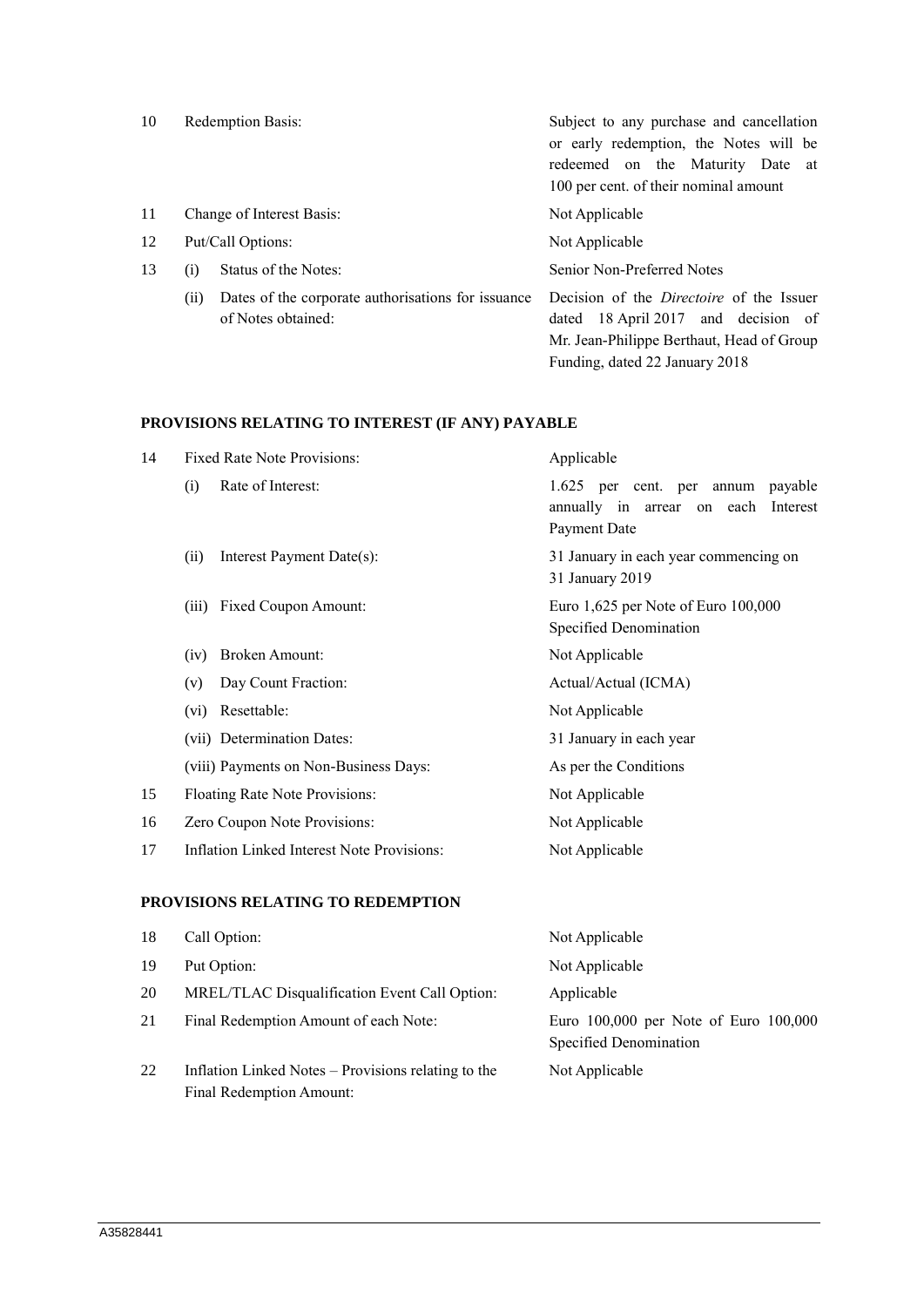23 Early Redemption Amount:

| (i)  | Early Redemption Amount(s) of each Senior Note<br>payable on redemption upon the occurrence of an<br>MREL/TLAC Disqualification Event (Condition<br>$6(g)$ ), if applicable, a Withholding Tax Event<br>(Condition $6(i)(i)$ ), a Gross Up Event (Condition<br>$6(i)(ii)$ or for Illegality (Condition $6(l)$ ): | Euro 100,000 per Note of Euro 100,000<br>Specified Denomination |
|------|------------------------------------------------------------------------------------------------------------------------------------------------------------------------------------------------------------------------------------------------------------------------------------------------------------------|-----------------------------------------------------------------|
| (ii) | Redemption<br>Amount(s) of<br>Early<br>each<br>Subordinated Note payable on redemption upon<br>the occurrence of a Capital Event (Condition<br>$6(h)$ , a Withholding Tax Event (Condition $6(i)(i)$ ,<br>a Gross-Up Event (Condition $6(i)(ii)$ ) or a Tax<br>Deductibility Event (Condition 6(i)(iii)):        | Not Applicable                                                  |
|      | (iii) Redemption for taxation reasons permitted on<br>days others than Interest Payment Dates<br>(Condition $6(i)$ ):                                                                                                                                                                                            | Yes                                                             |
|      | (iv) Unmatured Coupons to become void upon early<br>redemption (Materialised Bearer Notes only)<br>(Condition $7(f)$ ):                                                                                                                                                                                          | Not Applicable                                                  |

# **GENERAL PROVISIONS APPLICABLE TO THE NOTES**

| 24 | Form of Notes:                                                                                                | Dematerialised Notes     |
|----|---------------------------------------------------------------------------------------------------------------|--------------------------|
|    | Form of Dematerialised Notes:<br>(i)                                                                          | Bearer form (au porteur) |
|    | <b>Registration Agent:</b><br>(ii)                                                                            | Not Applicable           |
|    | (iii)<br>Temporary Global Certificate:                                                                        | Not Applicable           |
|    | Applicable TEFRA exemption:<br>(iv)                                                                           | Not Applicable           |
| 25 | Financial Centre(s):                                                                                          | Not Applicable           |
| 26 | Talons for future Coupons or Receipts to be attached to<br>Definitive Notes (and dates on which such Talons   |                          |
|    | mature):                                                                                                      | Not Applicable           |
| 27 | Details relating to Instalment Notes: amount of each<br>instalment, date on which each payment is to be made: | Not Applicable           |
| 28 | Redenomination provisions:                                                                                    | Not Applicable           |
| 29 | Purchase in accordance with applicable French laws<br>and regulations:                                        | Applicable               |
| 30 | Consolidation provisions:                                                                                     | Not Applicable           |
|    |                                                                                                               |                          |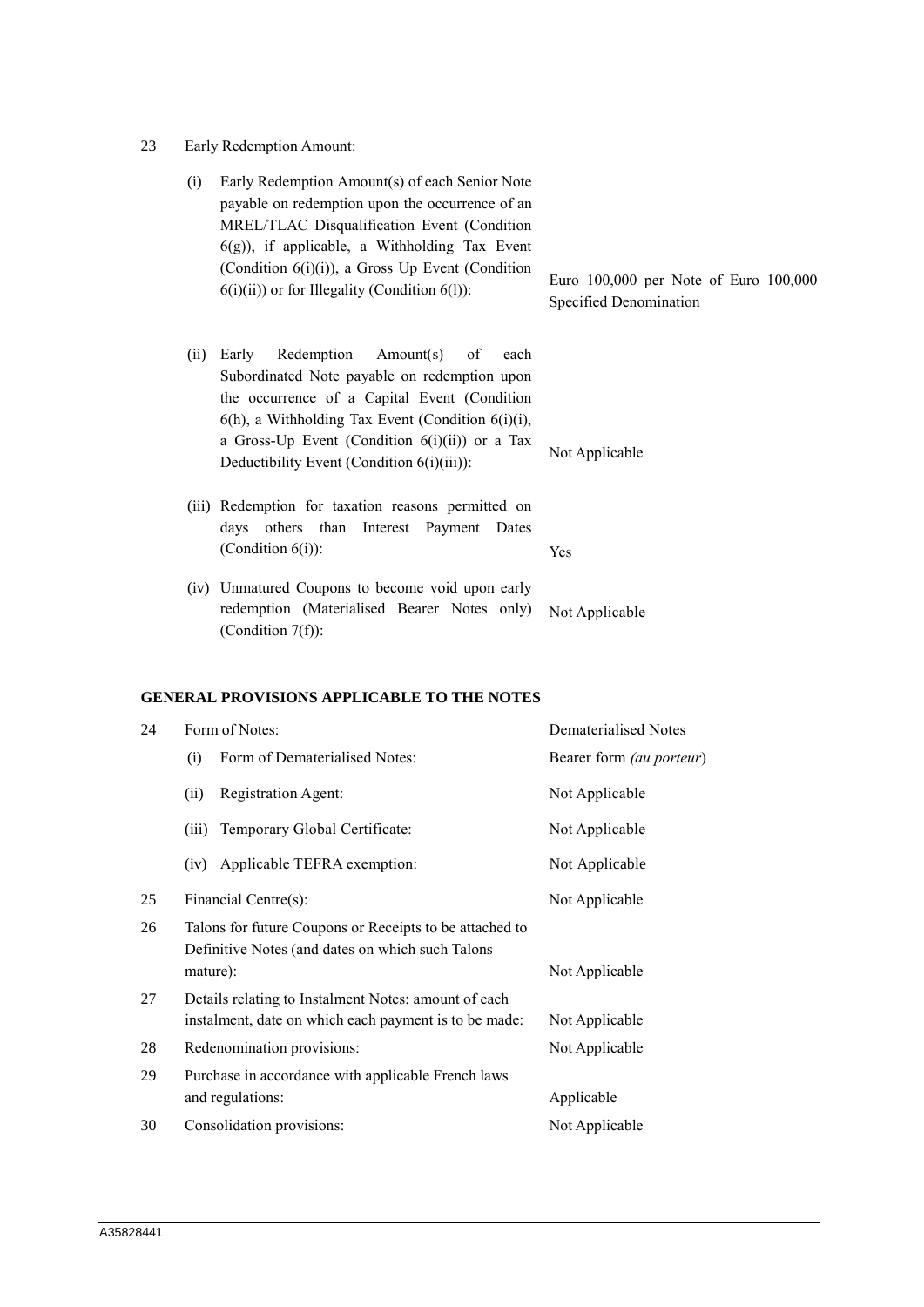| 31 | Events of Default for Senior Preferred Notes<br>(Condition $9(a)$ ): | Not Applicable                                                                                                                                                                                                         |
|----|----------------------------------------------------------------------|------------------------------------------------------------------------------------------------------------------------------------------------------------------------------------------------------------------------|
| 32 | Meeting and Voting Provisions (Condition 11):                        | Contractual Masse shall apply                                                                                                                                                                                          |
|    |                                                                      | Name and address of the Representative:<br>MCM AVOCAT, Selarl d'avocats<br>interbarreaux inscrite au Barreau de Paris<br>10, rue de Sèze<br>75009 Paris<br>France<br>Represented by Maître Antoine                     |
|    |                                                                      | Lachenaud, Co-gérant - associé<br>and address of the<br>Name<br>alternate<br>Representative:<br>Maître Philippe Maisonneuve<br>Avocat<br>10, rue de Sèze<br>75009 Paris<br>France<br>The Depresentative will reserve a |

The Representative will receive a remuneration of Euro 2,000 (excluding VAT) per year.

## **RESPONSIBILITY**

The Issuer accepts responsibility for the information contained in these Final Terms.

Signed on behalf of BPCE

Duly represented by: Jean-Philippe Berthaut, Head of Group Funding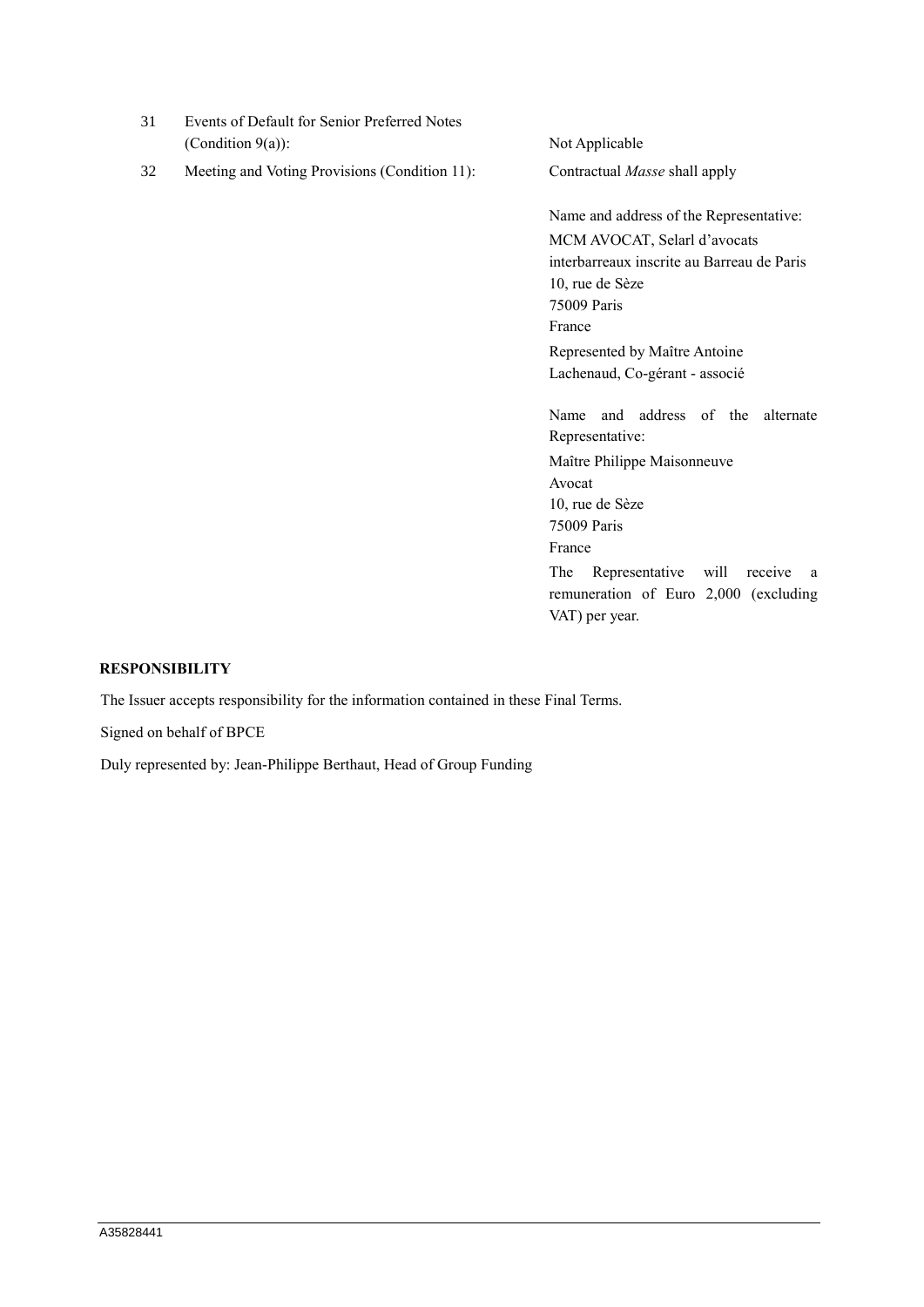# **PART B – OTHER INFORMATION**

## **1 LISTING AND ADMISSION TO TRADING**

| Listing and Admission to trading:<br>(i) |                                                                            | Application has been made by the Issuer (or on its behalf)<br>for the Notes to be listed and admitted to trading on |
|------------------------------------------|----------------------------------------------------------------------------|---------------------------------------------------------------------------------------------------------------------|
|                                          |                                                                            | Euronext Paris with effect from the Issue Date.                                                                     |
| (ii)                                     | Estimate of total expenses<br>admission<br>related<br>to<br>tο<br>trading: | Euro 12,575 (including AMF fees)                                                                                    |

## **2 RATINGS**

Ratings: The Notes to be issued have been rated: Fitch: A Moody's Investor Services: Baa3 S&P: BBB+

> Each of Fitch, Moody's Investor Services and S&P is established in the European Union and registered under Regulation (EC) No 1060/2009 as amended.

## **3 INTERESTS OF NATURAL AND LEGAL PERSONS INVOLVED IN THE ISSUE**

Save as discussed in "Subscription and Sale", so far as the Issuer is aware, no person involved in the offer of the Notes has an interest material to the offer.

#### **4 YIELD**

| Indication of yield: | 1.636 per cent. per annum                                     |
|----------------------|---------------------------------------------------------------|
|                      | The yield is calculated at the Issue Date on the basis of the |
|                      | Issue Price. It is not an indication of future yield.         |

#### **5 OPERATIONAL INFORMATION**

| ISIN:                                                                                                                       | FR0013312501             |
|-----------------------------------------------------------------------------------------------------------------------------|--------------------------|
| Common Code:                                                                                                                | 176006234                |
| Depositaries:                                                                                                               |                          |
| Euroclear France to act as<br>(i)<br>Central Depositary:                                                                    | <b>Yes</b>               |
| (ii)<br>Depositary for<br>Common<br>Euroclear and Clearstream:                                                              | N <sub>0</sub>           |
| Any clearing system(s) other than Not Applicable<br>Euroclear and Clearstream and the<br>relevant identification number(s): |                          |
| Delivery:                                                                                                                   | Delivery against payment |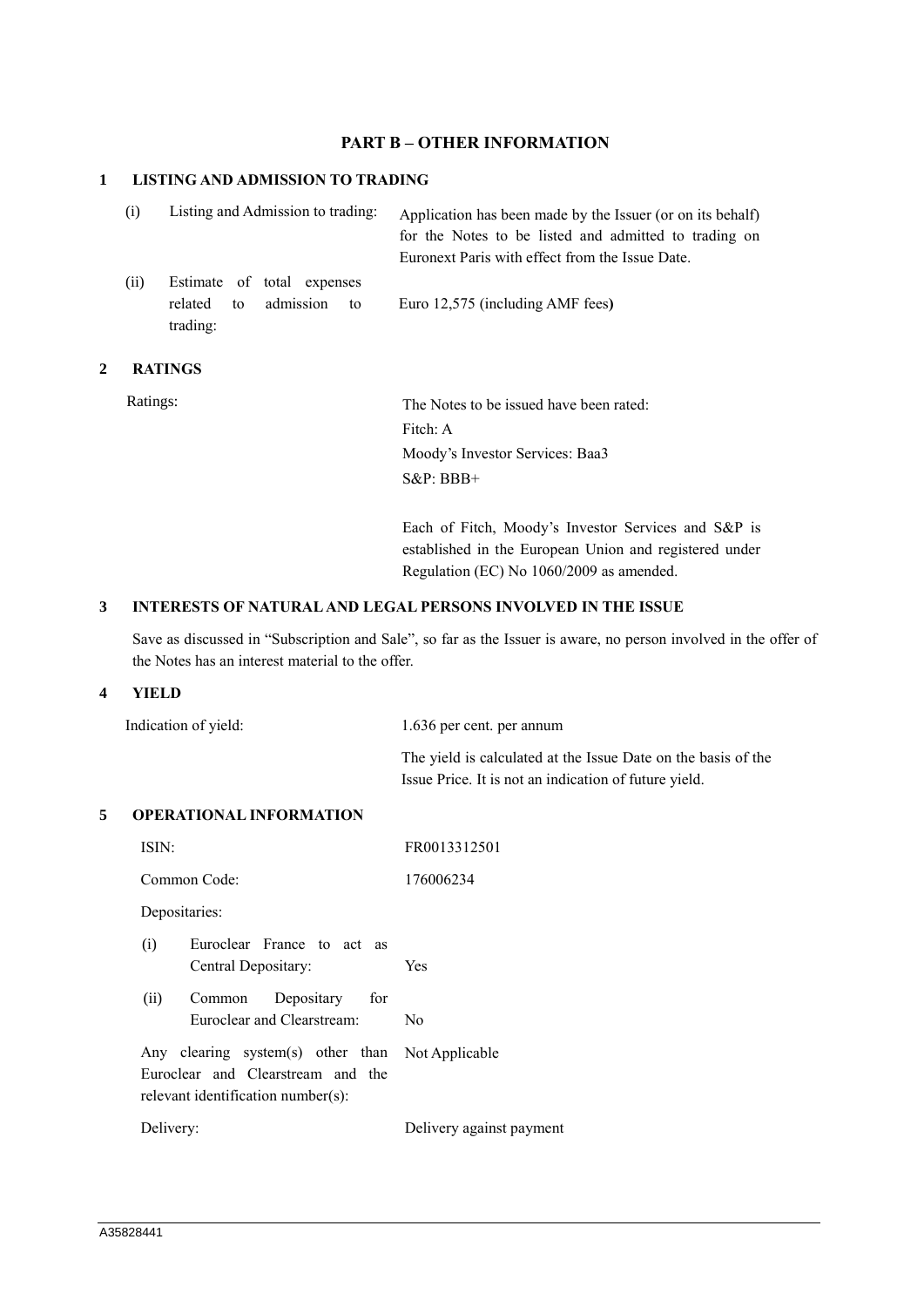Names and addresses of additional Paying Agent(s) (if any): Not Applicable

### **6 DISTRIBUTION**

- (i) Method of distribution: Syndicated
- (ii) If syndicated:
	- (a) Names of Managers: **Joint Lead Managers**

Bankinter, S.A. Bayerische Landesbank Citigroup Global Markets Limited Mizuho International plc Natixis

**Co-Lead Managers**

Dekabank Deutsche Girozentrale DZ BANK AG Deutsche Zentral-Genossenschaftsbank, Frankfurt am Main Norddeutsche Landesbank – Girozentrale –

(b) Stabilising Manager(s) if any:

Not Applicable

- (iii) If non-syndicated, name and address of Dealer: Not Applicable
- (iv) Prohibition of Sales to EEA Retail Investors:

Applicable: **PROHIBITION OF SALES TO EEA RETAIL INVESTORS** - The Notes are not intended to be offered, sold or otherwise made available to and should not be offered, sold or otherwise made available to any retail investor in the European Economic Area ("**EEA**"). For these purposes, a retail investor means a person who is one (or more) of: (i) a retail client as defined in point (11) of Article 4(1) of Directive 2014/65/EU ("**MiFID II**"); (ii) a customer within the meaning of Directive 2002/92/EC, where that customer would not qualify as a professional client as defined in point (10) of Article 4(1) of MiFID II; or (iii) not a qualified investor as defined in the Prospectus Directive. Consequently, no key information document required by Regulation (EU) No 1286/2014 (the "**PRIIPs Regulation**") for offering or selling the Notes or otherwise making them available to retail investors in the EEA has been prepared and therefore offering or selling the Notes or otherwise making them available to any retail investor in the EEA may be unlawful under the PRIIPS Regulation.

(v) US Selling Restrictions